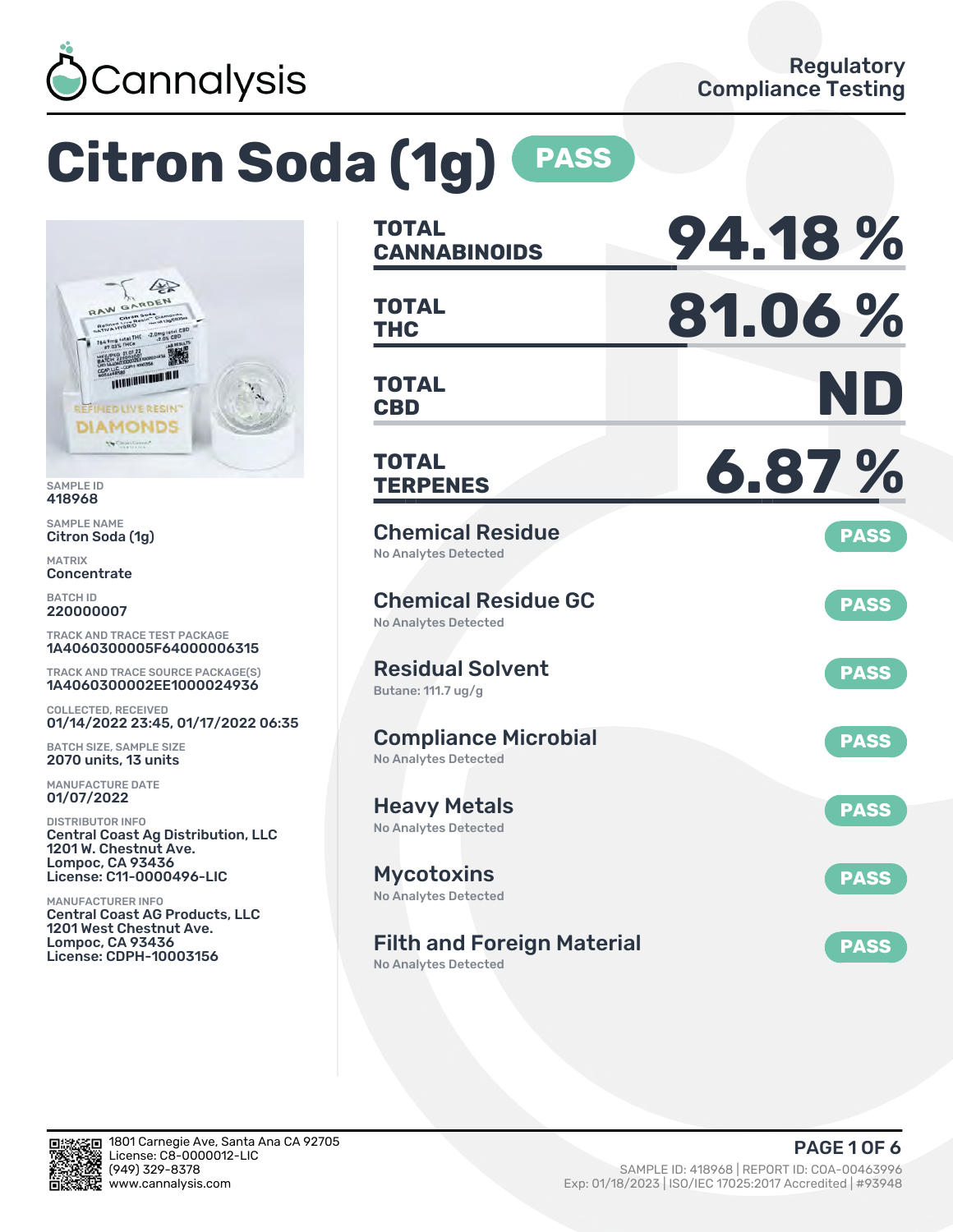

## CANNABINOID ANALYSIS

Total THC,CBD value(s) have been decarboxylated.

| TOTAL THC:          | 810.6 mg/g (81.06 %), 810.6 mg per package |
|---------------------|--------------------------------------------|
| TOTAL CBD:          | ND.                                        |
| TOTAL CANNABINOIDS: | 941.8 mg/g (94.18 %)                       |

UNIT OF MEASUREMENT: Milligrams per Gram(mg/g)

| <b>ANALYTE</b>         | <b>RESULT</b>                           | LOD    | <b>LLOO</b> | <b>ANALYTE</b>   | <b>RESULT</b> | <b>LOD</b> | <b>LLOO</b> |
|------------------------|-----------------------------------------|--------|-------------|------------------|---------------|------------|-------------|
| THCa                   | 924.3 mg/g (92.43 %)                    | 0.5000 | 1.0000      | CBDa             | ND            | 0.5000     | 1.0000      |
| D9THC                  | <b>ND</b>                               | 0.5000 | 1.0000      | CBD              | <b>ND</b>     | 0.5000     | 1.0000      |
| D8THC                  | <b>ND</b>                               | 0.5000 | 1.0000      | CBD <sub>v</sub> | <b>ND</b>     | 0.5000     | 1.0000      |
| <b>CBN</b>             | <b>ND</b>                               | 0.5000 | 1.0000      | CBCa             | <b>ND</b>     | 0.5000     | 1.0000      |
| THCva                  | 16.27 mg/g (1.627 %)                    | 0.5000 | 1.0000      | CBC              | <b>ND</b>     | 0.5000     | 1.0000      |
| <b>THC<sub>v</sub></b> | ND                                      | 0.5000 | 1.0000      | CBGa             | <b>ND</b>     | 0.5000     | 1.0000      |
| ExoTHC                 | $1.253 \text{ mg/q} (0.1253 \text{ %})$ | 0.5000 | 1.0000      | <b>CBG</b>       | <b>ND</b>     | 0.5000     | 1.0000      |
| <b>CBL</b>             | <b>ND</b>                               | 0.5000 | 1.0000      |                  |               |            |             |

#### ADDITIONAL INFORMATION

| Method:              | SOP-TECH-001 | Sample Prepped: 01/17/2022 11:48  | Sample Approved: 01/18/2022 12:46  |  |
|----------------------|--------------|-----------------------------------|------------------------------------|--|
| Instrument: UPLC-DAD |              | Sample Analyzed: 01/17/2022 12:21 | Prep-Analytical Batch: 34960-28855 |  |



TOTAL TERPENES: 68.78 mg/g (6.878 %)

| UNIT OF MEASUREMENT:    | Milligrams per Gram(mg/g) |        |                  |                     |                                                    |            |             |
|-------------------------|---------------------------|--------|------------------|---------------------|----------------------------------------------------|------------|-------------|
| <b>ANALYTE</b>          | <b>RESULT</b>             | LOD    | LL <sub>OO</sub> | <b>ANALYTE</b>      | <b>RESULT</b>                                      | <b>LOD</b> | <b>LLOQ</b> |
| 3-Carene                | <b>ND</b>                 | 1.000  | 2.500            | Alpha bisabolol     | <ll0q< td=""><td>0.1000</td><td>0.500</td></ll0q<> | 0.1000     | 0.500       |
| Alpha cedrene           | <b>ND</b>                 | 1.000  | 2.500            | Alpha humulene      | 4.202 mg/g (0.4202 %)                              | 0.5000     | 1.000       |
| Alpha pinene            | 1.834 mg/g (0.1834 %)     | 0.1000 | 1.000            | Alpha terpinene     | <b>ND</b>                                          | 0.5000     | 1.000       |
| Alpha terpineol         | $0.8768$ mg/g $(0.0877%)$ | 0.3260 | 0.6520           | Beta caryophyllene  | 12.46 mg/g $(1.246\%)$                             | 0.5000     | 1.000       |
| Beta myrcene            | 33.99 mg/g (3.399 %)      | 0.5000 | 1.000            | Beta pinene         | <lloq< td=""><td>0.6070</td><td>1.214</td></lloq<> | 0.6070     | 1.214       |
| Borneol                 | ND                        | 1.000  | 2.500            | Camphene            | <b>ND</b>                                          | 0.5000     | 1.000       |
| Camphor                 | <b>ND</b>                 | 0.1000 | 0.5000           | Caryophyllene oxide | <b>ND</b>                                          | 0.5000     | 2.500       |
| Cedrol                  | <b>ND</b>                 | 0.5000 | 1.000            | Cis geraniol        | <b>ND</b>                                          | 1.000      | 2.500       |
| Cis nerolidol           | <b>ND</b>                 | 2.500  | 5.000            | Eucalyptol          | <b>ND</b>                                          | 0.1000     | 0.500       |
| Fenchol                 | 1.131 mg/g $(0.1131\%)$   | 0.5000 | 1.000            | Fenchone            | <b>ND</b>                                          | 0.1000     | 0.500       |
| Gamma terpinene         | <b>ND</b>                 | 0.1000 | 0.5000           | Gamma terpineol     | <b>ND</b>                                          | 0.2090     | 0.523       |
| Geranyl acetate         | <b>ND</b>                 | 0.1000 | 0.5000           | Guaiol              | <b>ND</b>                                          | 2.500      | 5.000       |
| Isoborneol              | <b>ND</b>                 | 0.5000 | 1.000            | Isopulegol          | <b>ND</b>                                          | 2.500      | 5.000       |
| Limonene                | 5.954 mg/g $(0.5954\%)$   | 0.5000 | 2.500            | Linalool            | 1.548 mg/g $(0.1548\%)$                            | 0.5000     | 1.000       |
| Menthol                 | <b>ND</b>                 | 1.000  | 2.500            | Ocimene 1           | <ll0q< td=""><td>0.1550</td><td>0.310</td></ll0q<> | 0.1550     | 0.310       |
| Ocimene 2               | 5.656 mg/g $(0.5656%)$    | 0.3450 | 1.725            | P-cymene            | <b>ND</b>                                          | 0.5230     | 1.045       |
| P-mentha-1,5-diene ND   |                           | 0.5000 | 1.000            | Pulegone            | <b>ND</b>                                          | 0.1000     | 0.500       |
| Sabinene                | <b>ND</b>                 | 0.5000 | 1.000            | Terpinolene         | 1.133 mg/g $(0.1133\%)$                            | 0.1000     | 0.500       |
| Trans beta farnesene ND |                           | 2.500  | 5.000            | Trans geraniol      | <b>ND</b>                                          | 0.5000     | 2.500       |
| Trans nerolidol         | <b>ND</b>                 | 0.5000 | 2.500            | Valencene           | <b>ND</b>                                          | 0.5000     | 1.000       |

| ANALYTE                 | <b>RESULT</b>             | <b>LOD</b> | <b>LLOQ</b> | <b>ANALYTE</b>      | <b>RESULT</b>                                       | <b>LOD</b> | <b>LLOQ</b> |
|-------------------------|---------------------------|------------|-------------|---------------------|-----------------------------------------------------|------------|-------------|
| 3-Carene                | <b>ND</b>                 | 1.000      | 2.500       | Alpha bisabolol     | <lloq< td=""><td>0.1000</td><td>0.5000</td></lloq<> | 0.1000     | 0.5000      |
| Alpha cedrene           | <b>ND</b>                 | 1.000      | 2.500       | Alpha humulene      | 4.202 mg/g $(0.4202 \%)$                            | 0.5000     | 1.000       |
| Alpha pinene            | 1.834 mg/g (0.1834 %)     | 0.1000     | 1.000       | Alpha terpinene     | <b>ND</b>                                           | 0.5000     | 1.000       |
| Alpha terpineol         | $0.8768$ mg/g $(0.0877%)$ | 0.3260     | 0.6520      | Beta caryophyllene  | 12.46 mg/g $(1.246\%)$                              | 0.5000     | 1.000       |
| Beta myrcene            | 33.99 mg/g (3.399 %)      | 0.5000     | 1.000       | Beta pinene         | <lloq< td=""><td>0.6070</td><td>1.214</td></lloq<>  | 0.6070     | 1.214       |
| Borneol                 | <b>ND</b>                 | 1.000      | 2.500       | Camphene            | <b>ND</b>                                           | 0.5000     | 1.000       |
| Camphor                 | <b>ND</b>                 | 0.1000     | 0.5000      | Caryophyllene oxide | ND                                                  | 0.5000     | 2.500       |
| Cedrol                  | <b>ND</b>                 | 0.5000     | 1.000       | Cis geraniol        | <b>ND</b>                                           | 1.000      | 2.500       |
| Cis nerolidol           | <b>ND</b>                 | 2.500      | 5.000       | Eucalyptol          | <b>ND</b>                                           | 0.1000     | 0.5000      |
| Fenchol                 | 1.131 mg/g $(0.1131\%)$   | 0.5000     | 1.000       | Fenchone            | <b>ND</b>                                           | 0.1000     | 0.5000      |
| Gamma terpinene         | ND.                       | 0.1000     | 0.5000      | Gamma terpineol     | <b>ND</b>                                           | 0.2090     | 0.5230      |
| Geranyl acetate         | ND.                       | 0.1000     | 0.5000      | Guaiol              | <b>ND</b>                                           | 2.500      | 5.000       |
| Isoborneol              | <b>ND</b>                 | 0.5000     | 1.000       | Isopulegol          | <b>ND</b>                                           | 2.500      | 5.000       |
| Limonene                | 5.954 mg/g (0.5954 %)     | 0.5000     | 2.500       | Linalool            | 1.548 mg/g $(0.1548\%)$                             | 0.5000     | 1.000       |
| Menthol                 | <b>ND</b>                 | 1.000      | 2.500       | Ocimene 1           | <lloq< td=""><td>0.1550</td><td>0.3100</td></lloq<> | 0.1550     | 0.3100      |
| Ocimene 2               | 5.656 mg/g (0.5656 %)     | 0.3450     | 1.725       | P-cymene            | <b>ND</b>                                           | 0.5230     | 1.045       |
| P-mentha-1,5-diene ND   |                           | 0.5000     | 1.000       | Pulegone            | <b>ND</b>                                           | 0.1000     | 0.5000      |
| Sabinene                | <b>ND</b>                 | 0.5000     | 1.000       | Terpinolene         | 1.133 mg/g $(0.1133\%)$                             | 0.1000     | 0.5000      |
| Trans beta farnesene ND |                           | 2.500      | 5.000       | Trans geraniol      | <b>ND</b>                                           | 0.5000     | 2.500       |
| Trans nerolidol         | <b>ND</b>                 | 0.5000     | 2.500       | Valencene           | <b>ND</b>                                           | 0.5000     | 1.000       |



PAGE 2 OF 6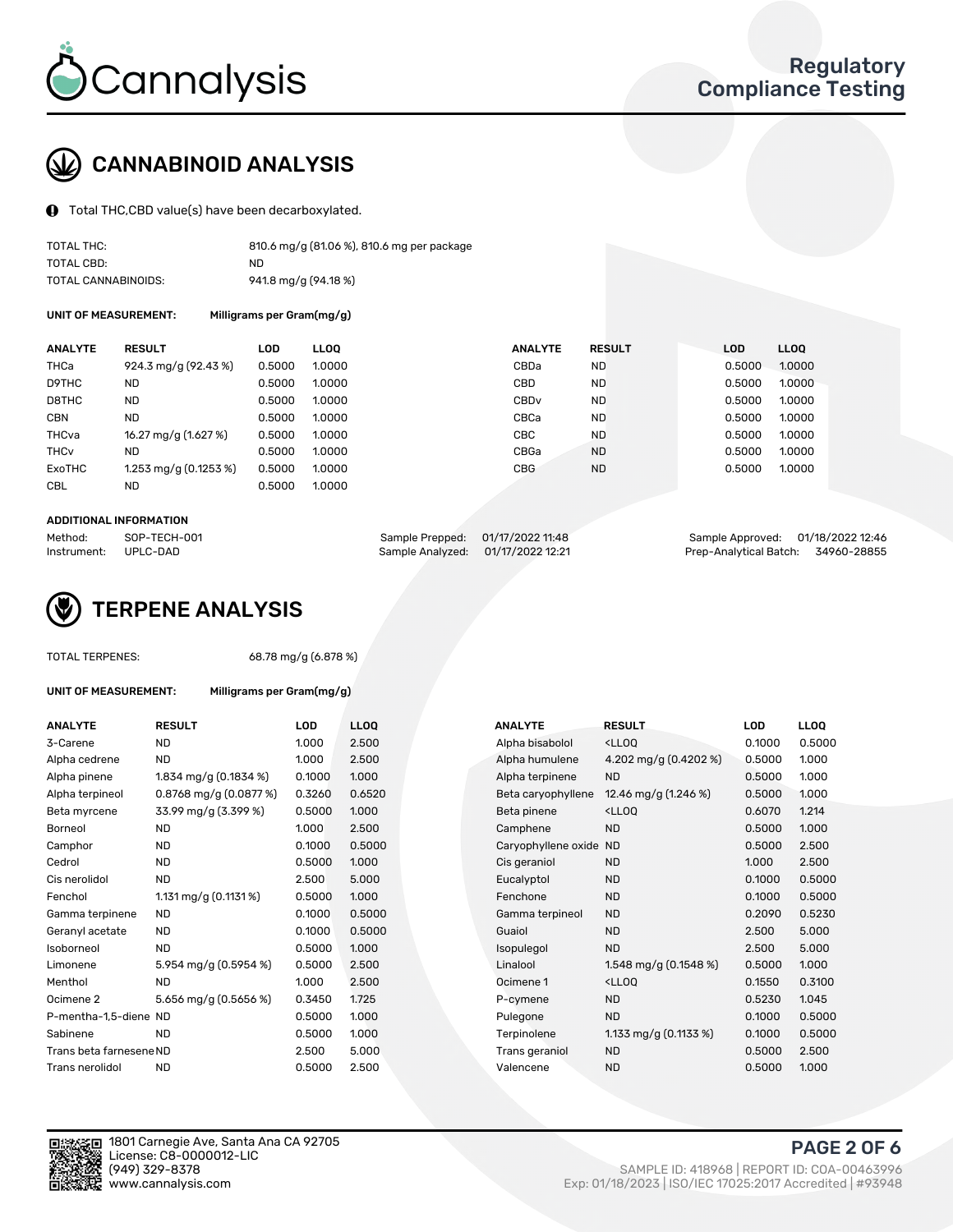

## Regulatory Compliance Testing

#### ADDITIONAL INFORMATION

Method: SOP-TECH-027 Sample Prepped: 01/17/2022 11:47 Sample Approved: 01/18/2022 14:22 Prep-Analytical Batch: 34962-28857



CHEMICAL RESIDUE ANALYSIS PASS

UNIT OF MEASUREMENT: Micrograms per Gram(ug/g)

| <b>ANALYTE</b>    | <b>RESULT</b> | LOD    | <b>LLOQ</b> | <b>ACTION LEVEL</b> |      | <b>ANALYTE</b>      | <b>RESULT</b> | LOD    | <b>LLOQ</b> | <b>ACTION LEVEL</b> |      |
|-------------------|---------------|--------|-------------|---------------------|------|---------------------|---------------|--------|-------------|---------------------|------|
| Abamectin         | <b>ND</b>     | 0.0200 | 0.0400      | 0.1000              | Pass | Acephate            | <b>ND</b>     | 0.0200 | 0.0400      | 0.1000              | Pass |
| Acequinocyl       | <b>ND</b>     | 0.0200 | 0.0400      | 0.1000              | Pass | Acetamiprid         | <b>ND</b>     | 0.0200 | 0.0400      | 0.1000              | Pass |
| Aldicarb          | <b>ND</b>     | 0.0200 | 0.0400      | 0.0                 | Pass | Azoxystrobin        | <b>ND</b>     | 0.0200 | 0.0400      | 0.1000              | Pass |
| Bifenazate        | <b>ND</b>     | 0.0200 | 0.0400      | 0.1000              | Pass | <b>Bifenthrin</b>   | <b>ND</b>     | 0.0200 | 0.0400      | 3.000               | Pass |
| <b>Boscalid</b>   | <b>ND</b>     | 0.0200 | 0.0400      | 0.1000              | Pass | Carbarvl            | <b>ND</b>     | 0.0200 | 0.0400      | 0.5000              | Pass |
| Carbofuran        | <b>ND</b>     | 0.0200 | 0.0400      | 0.0                 | Pass | Chlorantraniliprole | <b>ND</b>     | 0.0200 | 0.0400      | 10.00               | Pass |
| Clofentezine      | <b>ND</b>     | 0.0200 | 0.0400      | 0.1000              | Pass | Coumaphos           | <b>ND</b>     | 0.0200 | 0.0400      | 0.0                 | Pass |
| Cyfluthrin        | <b>ND</b>     | 0.4000 | 1.000       | 2.000               | Pass | Cypermethrin        | <b>ND</b>     | 0.4000 | 1.000       | 1.000               | Pass |
| Daminozide        | <b>ND</b>     | 0.0200 | 0.0400      | 0.0                 | Pass | Diazinon            | <b>ND</b>     | 0.0200 | 0.0400      | 0.1000              | Pass |
| <b>Dichlorvos</b> | <b>ND</b>     | 0.0200 | 0.0400      | 0.0                 | Pass | Dimethoate          | <b>ND</b>     | 0.0200 | 0.0400      | 0.0                 | Pass |
| Dimethomorph      | <b>ND</b>     | 0.0200 | 0.0400      | 2.000               | Pass | <b>Ethoprophos</b>  | <b>ND</b>     | 0.0200 | 0.0400      | 0.0                 | Pass |
| Etofenprox        | <b>ND</b>     | 0.0200 | 0.0400      | 0.0                 | Pass | Etoxazole           | <b>ND</b>     | 0.0200 | 0.0400      | 0.1000              | Pass |
| Fenhexamid        | <b>ND</b>     | 0.0200 | 0.0400      | 0.1000              | Pass | Fenoxycarb          | <b>ND</b>     | 0.0200 | 0.0400      | 0.0                 | Pass |
| Fenpyroximate     | <b>ND</b>     | 0.0200 | 0.0400      | 0.1000              | Pass | Fipronil            | <b>ND</b>     | 0.0400 | 0.1000      | 0.0                 | Pass |
| Flonicamid        | <b>ND</b>     | 0.0200 | 0.0400      | 0.1000              | Pass | Fludioxonil         | <b>ND</b>     | 0.0200 | 0.0400      | 0.1000              | Pass |
| Hexythiazox       | <b>ND</b>     | 0.0200 | 0.0400      | 0.1000              | Pass | Imazalil            | <b>ND</b>     | 0.0200 | 0.0400      | 0.0                 | Pass |
| Imidacloprid      | <b>ND</b>     | 0.0200 | 0.0400      | 5.000               | Pass | Kresoxim methyl     | <b>ND</b>     | 0.0200 | 0.0400      | 0.1000              | Pass |
| Malathion         | <b>ND</b>     | 0.0200 | 0.0400      | 0.5000              | Pass | Metalaxyl           | <b>ND</b>     | 0.0200 | 0.0400      | 2.000               | Pass |
| Methiocarb        | <b>ND</b>     | 0.0200 | 0.0400      | 0.0                 | Pass | Methomyl            | <b>ND</b>     | 0.0200 | 0.0400      | 1.000               | Pass |
| Mevinphos         | <b>ND</b>     | 0.0200 | 0.0400      | 0.0                 | Pass | Myclobutanil        | <b>ND</b>     | 0.0200 | 0.0400      | 0.1000              | Pass |
| Naled             | <b>ND</b>     | 0.0200 | 0.0400      | 0.1000              | Pass | Oxamyl              | <b>ND</b>     | 0.0200 | 0.0400      | 0.5000              | Pass |
| Paclobutrazol     | <b>ND</b>     | 0.0200 | 0.0400      | 0.0                 | Pass | Permethrins         | <b>ND</b>     | 0.0400 | 0.1000      | 0.5000              | Pass |
| Phosmet           | <b>ND</b>     | 0.0200 | 0.0400      | 0.1000              | Pass | Piperonyl butoxide  | <b>ND</b>     | 0.0200 | 0.0400      | 3.000               | Pass |
| Prallethrin       | <b>ND</b>     | 0.0200 | 0.0400      | 0.1000              | Pass | Propiconazole       | <b>ND</b>     | 0.0200 | 0.0400      | 0.1000              | Pass |
| Propoxur          | <b>ND</b>     | 0.0200 | 0.0400      | 0.0                 | Pass | Pyrethrins          | <b>ND</b>     | 0.0200 | 0.0400      | 0.5000              | Pass |
| Pyridaben         | <b>ND</b>     | 0.0200 | 0.0400      | 0.1000              | Pass | Spinetoram          | <b>ND</b>     | 0.0200 | 0.0400      | 0.1000              | Pass |
| Spinosad          | <b>ND</b>     | 0.0300 | 0.0700      | 0.1000              | Pass | Spiromesifen        | <b>ND</b>     | 0.0200 | 0.0400      | 0.1000              | Pass |
| Spirotetramat     | <b>ND</b>     | 0.0200 | 0.0400      | 0.1000              | Pass | Spiroxamine         | <b>ND</b>     | 0.0200 | 0.0400      | 0.0                 | Pass |
| Tebuconazole      | <b>ND</b>     | 0.0200 | 0.0400      | 0.1000              | Pass | Thiacloprid         | <b>ND</b>     | 0.0200 | 0.0400      | 0.0                 | Pass |
| Thiamethoxam      | <b>ND</b>     | 0.0200 | 0.0400      | 5.000               | Pass | Trifloxystrobin     | <b>ND</b>     | 0.0200 | 0.0400      | 0.1000              | Pass |
|                   |               |        |             |                     |      |                     |               |        |             |                     |      |

### ADDITIONAL INFORMATION

Method: SOP-TECH-002 Sample Prepped: 01/17/2022 12:10 Sample Approved: 01/18/2022 15:10<br>Instrument: LC-MS/MS Sample Analyzed: 01/17/2022 14:03 Prep-Analytical Batch: 34963-28858 Prep-Analytical Batch: 34963-28858

PAGE 3 OF 6

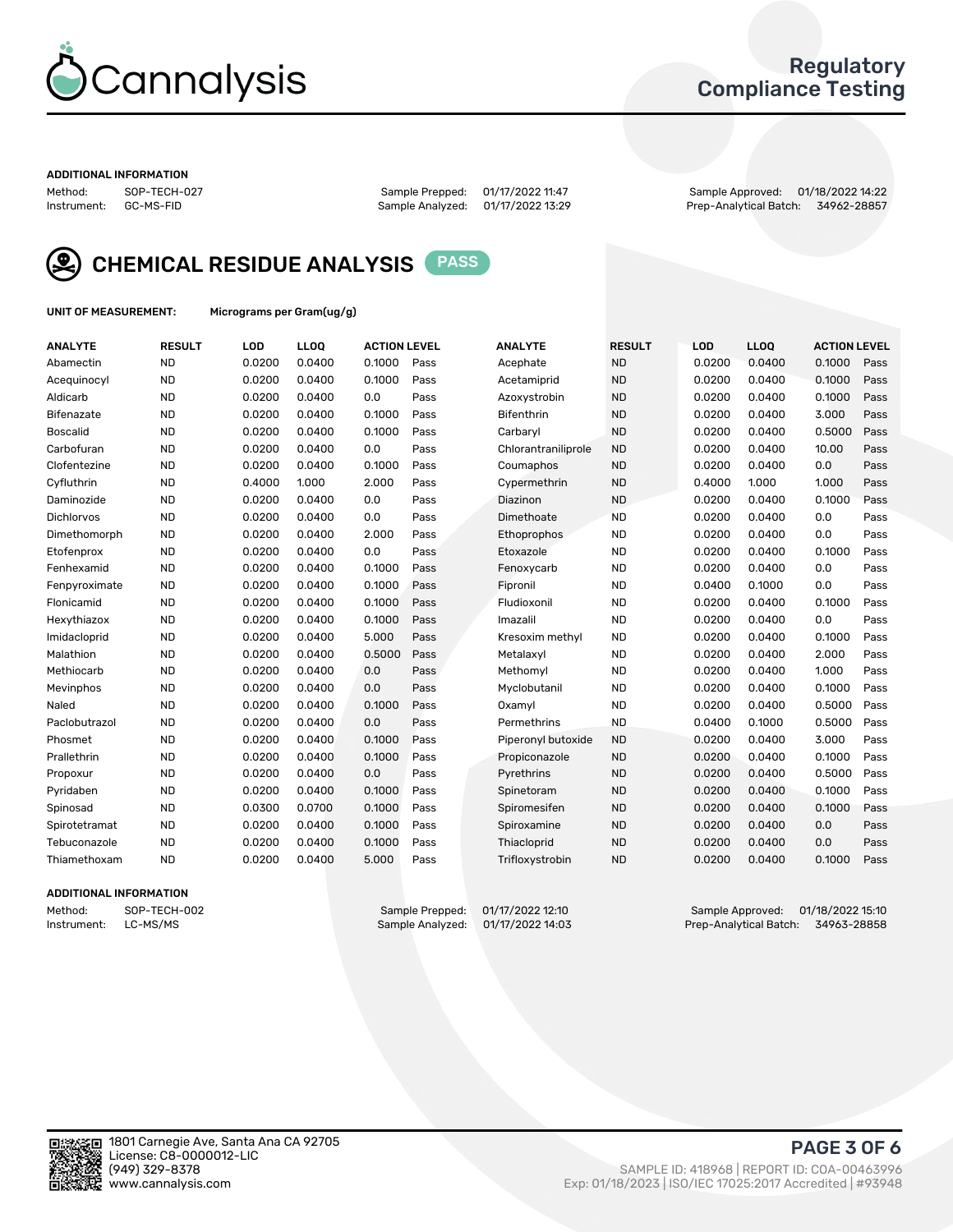

## CHEMICAL RESIDUE GC ANALYSIS PASS

| UNIT OF MEASUREMENT: | Microgran |
|----------------------|-----------|
|                      |           |

ns per Gram(ug/g)

| <b>ANALYTE</b>   | <b>RESULT</b>          | LOD    | <b>LLOO</b> | <b>ACTION LEVEL</b> |                  | <b>ANALYTE</b>   | <b>RESULT</b>    | LOD    | <b>LLOO</b>            | <b>ACTION LEVEL</b> |      |
|------------------|------------------------|--------|-------------|---------------------|------------------|------------------|------------------|--------|------------------------|---------------------|------|
| Captan           | <b>ND</b>              | 0.1000 | 0.2000      | 0.7000              | Pass             | Chlordane        | <b>ND</b>        | 0.0109 | 0.0136                 | 0.0                 | Pass |
| Methyl parathion | <b>ND</b>              | 0.0400 | 0.1000      | 0.0                 | Pass             | <b>PCNB</b>      | <b>ND</b>        | 0.0200 | 0.0400                 | 0.1000              | Pass |
| Chlorfenapyr     | <b>ND</b>              | 0.0800 | 0.1000      | 0.0                 | Pass             | Chlorpyrifos     | <b>ND</b>        | 0.0800 | 0.1000                 | 0.0                 | Pass |
|                  | ADDITIONAL INFORMATION |        |             |                     |                  |                  |                  |        |                        |                     |      |
| Method:          | SOP-TECH-010           |        |             | Sample Prepped:     | 01/17/2022 12:10 |                  | Sample Approved: |        | 01/18/2022 15:36       |                     |      |
| Instrument:      | GC-MS/MS               |        |             |                     | Sample Analyzed: | 01/17/2022 14:03 |                  |        | Prep-Analytical Batch: | 34964-28859         |      |

## RESIDUAL SOLVENT ANALYSIS PASS

UNIT OF MEASUREMENT: Micrograms per Gram(ug/g)

| <b>ANALYTE</b>       | <b>RESULT</b> | <b>LOD</b> | <b>LLOO</b> | <b>ACTION LEVEL</b> |      | <b>ANALYTE</b>     | <b>RESULT</b> | <b>LOD</b> | <b>LLOO</b> | <b>ACTION LEVEL</b> |      |
|----------------------|---------------|------------|-------------|---------------------|------|--------------------|---------------|------------|-------------|---------------------|------|
| Acetone              | <b>ND</b>     | 50.00      | 100.0       | 5000                | Pass | Acetonitrile       | <b>ND</b>     | 50.00      | 100.0       | 410.0               | Pass |
| Benzene              | <b>ND</b>     | 0.5000     | 1.000       | 1.000               | Pass | <b>Butane</b>      | 111.7 ug/g    | 50.00      | 100.0       | 5000                | Pass |
| Chloroform           | <b>ND</b>     | 0.5000     | 1.000       | 1.000               | Pass | Ethanol            | <b>ND</b>     | 50.00      | 100.0       | 5000                | Pass |
| <b>Ethyl Acetate</b> | <b>ND</b>     | 50.00      | 100.0       | 5000                | Pass | <b>Ethyl Ether</b> | <b>ND</b>     | 50.00      | 100.0       | 5000                | Pass |
| Ethylene oxide       | <b>ND</b>     | 0.5000     | 1.000       | 1.000               | Pass | Heptane            | <b>ND</b>     | 50.00      | 100.0       | 5000                | Pass |
| Hexane               | <b>ND</b>     | 50.00      | 100.0       | 290.0               | Pass | Isopropyl Alcohol  | <b>ND</b>     | 50.00      | 100.0       | 5000                | Pass |
| Methanol             | <b>ND</b>     | 50.00      | 100.0       | 3000                | Pass | Methylene chloride | <b>ND</b>     | 0.5000     | 1.000       | 1.000               | Pass |
| Pentane              | <b>ND</b>     | 50.00      | 100.0       | 5000                | Pass | Propane            | <b>ND</b>     | 50.00      | 200.0       | 5000                | Pass |
| Toluene              | <b>ND</b>     | 50.00      | 100.0       | 890.0               | Pass | Xvlenes            | <b>ND</b>     | 50.08      | 100.0       | 2170                | Pass |
| Trichloroethylene    | <b>ND</b>     | 0.5000     | 1.000       | 1.000               | Pass | 1.2-Dichloroethane | <b>ND</b>     | 0.5000     | 1.000       | 1.000               | Pass |

#### ADDITIONAL INFORMATION

| 01/17/2022 14:43 |  |
|------------------|--|
| 01/17/2022 14:44 |  |

Method: SOP-TECH-021 Sample Prepped: 01/17/2022 14:43 Sample Approved: 01/18/2022 17:56<br>Instrument: HS-GC-MS/FID Sample Analyzed: 01/17/2022 14:44 Prep-Analytical Batch: 34967-28861 Prep-Analytical Batch: 34967-28861



UNIT OF MEASUREMENT: Cycle Threshold (Ct)

| <b>ANALYTE</b>                        | <b>RESULT</b>          | LOD   | <b>LLOO</b> | <b>ACTION LEVEL</b> |                 | <b>ANALYTE</b>   | <b>RESULT</b> | LOD   | LL <sub>00</sub> |                  | <b>ACTION LEVEL</b> |
|---------------------------------------|------------------------|-------|-------------|---------------------|-----------------|------------------|---------------|-------|------------------|------------------|---------------------|
| A.fumigatus                           | <b>ND</b>              | 33.00 | 0.0         | 0.0                 | Pass            | A. flavus        | <b>ND</b>     | 33.00 | 0.0              | 0.0              | Pass                |
| A. niger                              | <b>ND</b>              | 33.00 | 0.0         | 0.0                 | Pass            | A. terreus       | <b>ND</b>     | 33.00 | 0.0              | 0.0              | Pass                |
| <b>STEC</b>                           | <b>ND</b>              | 33.00 | 0.0         | 0.0                 | Pass            | Salmonella spp   | <b>ND</b>     | 33.00 | 0.0              | 0.0              | Pass                |
|                                       | ADDITIONAL INFORMATION |       |             |                     |                 |                  |               |       |                  |                  |                     |
| Method:<br>SOP-TECH-016, SOP-TECH-022 |                        |       |             |                     | Sample Prepped: | 01/18/2022 09:31 |               |       | Sample Approved: | 01/18/2022 14:40 |                     |

Instrument: qPCR Sample Analyzed: 01/18/2022 09:33 Prep-Analytical Batch: 34969-28863

PAGE 4 OF 6

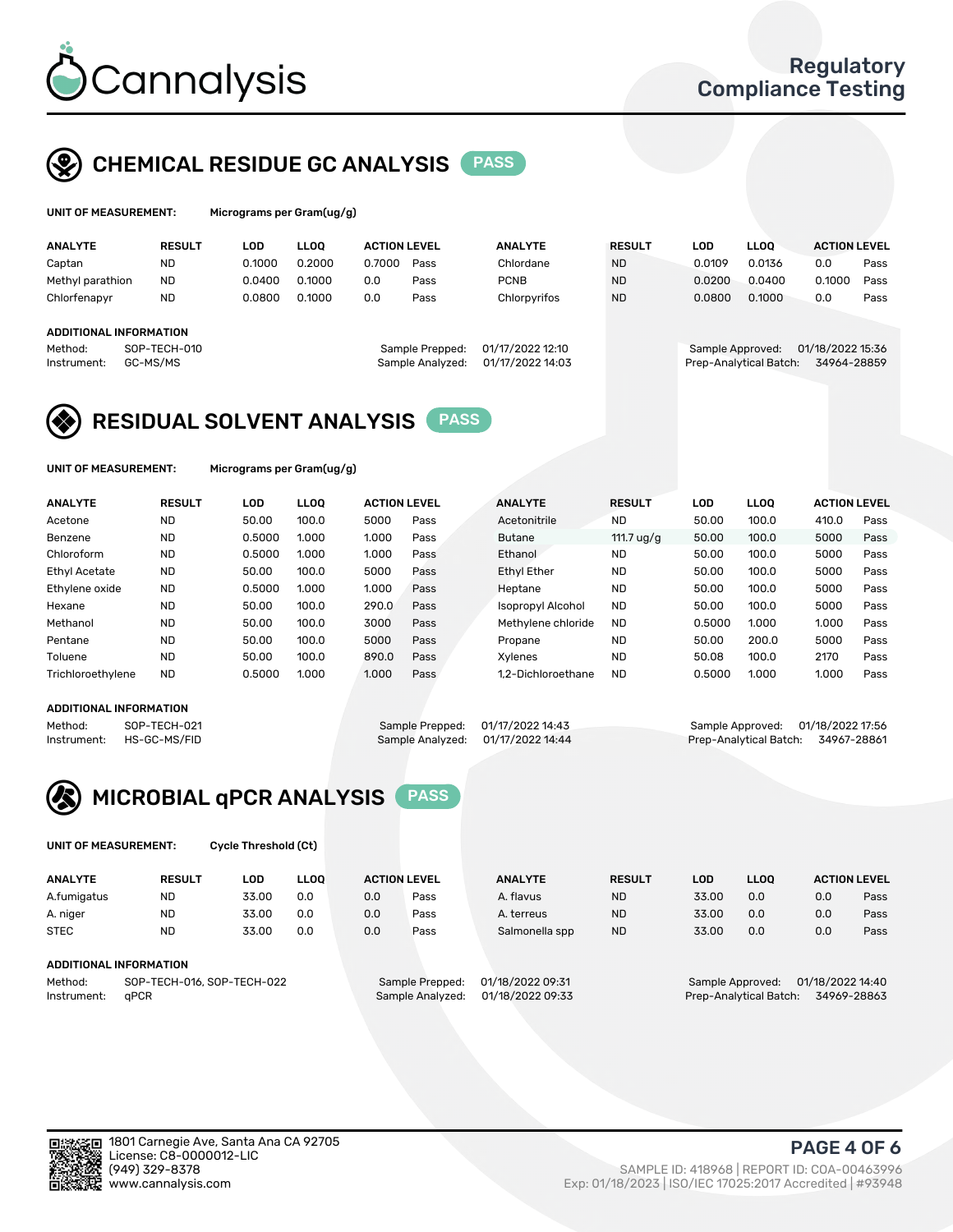



| UNIT OF MEASUREMENT: |               | Micrograms per Gram(ug/g) |             |                     |                |               |     |      |                     |
|----------------------|---------------|---------------------------|-------------|---------------------|----------------|---------------|-----|------|---------------------|
| <b>ANALYTE</b>       | <b>RESULT</b> | LOD                       | <b>LLOO</b> | <b>ACTION LEVEL</b> | <b>ANALYTE</b> | <b>RESULT</b> | LOD | LOO. | <b>ACTION LEVEL</b> |

| Arsenic                                          | <b>ND</b>              | 0.0120 | 0.1000 | 0.2000 | Pass                                | Cadmium                              | <b>ND</b> | 0.0072                                     | 0.0500 | 0.2000                          | Pass |
|--------------------------------------------------|------------------------|--------|--------|--------|-------------------------------------|--------------------------------------|-----------|--------------------------------------------|--------|---------------------------------|------|
| Lead                                             | <b>ND</b>              | 0.0068 | 0.0500 | 0.5000 | Pass                                | Mercury                              | <b>ND</b> | 0.0060                                     | 0.0500 | 0.1000                          | Pass |
| ADDITIONAL INFORMATION<br>Method:<br>Instrument: | SOP-TECH-013<br>ICP-MS |        |        |        | Sample Prepped:<br>Sample Analyzed: | 01/17/2022 12:31<br>01/17/2022 12:35 |           | Sample Approved:<br>Prep-Analytical Batch: |        | 01/17/2022 17:38<br>34961-28856 |      |



|  | UNIT OF MEASUREMENT: |  |
|--|----------------------|--|
|  |                      |  |

Micrograms per Kilogram(ug/kg)

| <b>ANALYTE</b>          | <b>RESULT</b> | LOD   | <b>LLOO</b> | <b>ACTION LEVEL</b> |      | <b>ANALYTE</b> | <b>RESULT</b> | LOD   | <b>LLOO</b> | <b>ACTION LEVEL</b> |      |
|-------------------------|---------------|-------|-------------|---------------------|------|----------------|---------------|-------|-------------|---------------------|------|
| Aflatoxin B1            | <b>ND</b>     | 1.000 | 2.000       |                     | N/A  | Aflatoxin B2   | <b>ND</b>     | 2.000 | 5.000       |                     | N/A  |
| Aflatoxin G1            | <b>ND</b>     | 2.000 | 5.000       |                     | N/A  | Aflatoxin G2   | <b>ND</b>     | 2.000 | 5.000       |                     | N/A  |
| <b>Total Aflatoxins</b> | <b>ND</b>     | 10.00 | 14.00       | 20.00               | Pass | Ochratoxin A   | <b>ND</b>     | 1.000 | 2.000       | 20.00               | Pass |
|                         |               |       |             |                     |      |                |               |       |             |                     |      |

#### ADDITIONAL INFORMATION

Method: SOP-TECH-020 Sample Prepped: 01/17/2022 11:48 Sample Approved: 01/18/2022 15:09 Instrument: LC-MS/MS Sample Analyzed: 01/17/2022 12:11 Prep-Analytical Batch: 34959-28854



UNIT OF MEASUREMENT: Filth and Foreign Matter (%, #/3g)

| <b>ANALYTE</b>                                              | <b>RESULT</b> | LOD | <b>LLOO</b> | <b>ACTION LEVEL</b> |                                     | <b>ANALYTE</b>                       | <b>RESULT</b> | <b>LOD</b> | <b>LLOO</b>                                | <b>ACTION LEVEL</b>             |      |
|-------------------------------------------------------------|---------------|-----|-------------|---------------------|-------------------------------------|--------------------------------------|---------------|------------|--------------------------------------------|---------------------------------|------|
| IF RH ME                                                    | <b>ND</b>     | 0.0 | 0.0         | 1.000               | Pass                                | <b>IFM</b>                           | <b>ND</b>     | 0.0        | 0.0                                        | 25.00                           | Pass |
| Mold                                                        | <b>ND</b>     | 0.0 | 0.0         | 25.00               | Pass                                | <b>SSCD</b>                          | <b>ND</b>     | 0.0        | 0.0                                        | 25.00                           | Pass |
| ADDITIONAL INFORMATION                                      |               |     |             |                     |                                     |                                      |               |            |                                            |                                 |      |
| SOP-TECH-009<br>Method:<br>Instrument:<br>Visual Inspection |               |     |             |                     | Sample Prepped:<br>Sample Analyzed: | 01/18/2022 12:13<br>01/18/2022 12:16 |               |            | Sample Approved:<br>Prep-Analytical Batch: | 01/18/2022 12:18<br>34977-28866 |      |